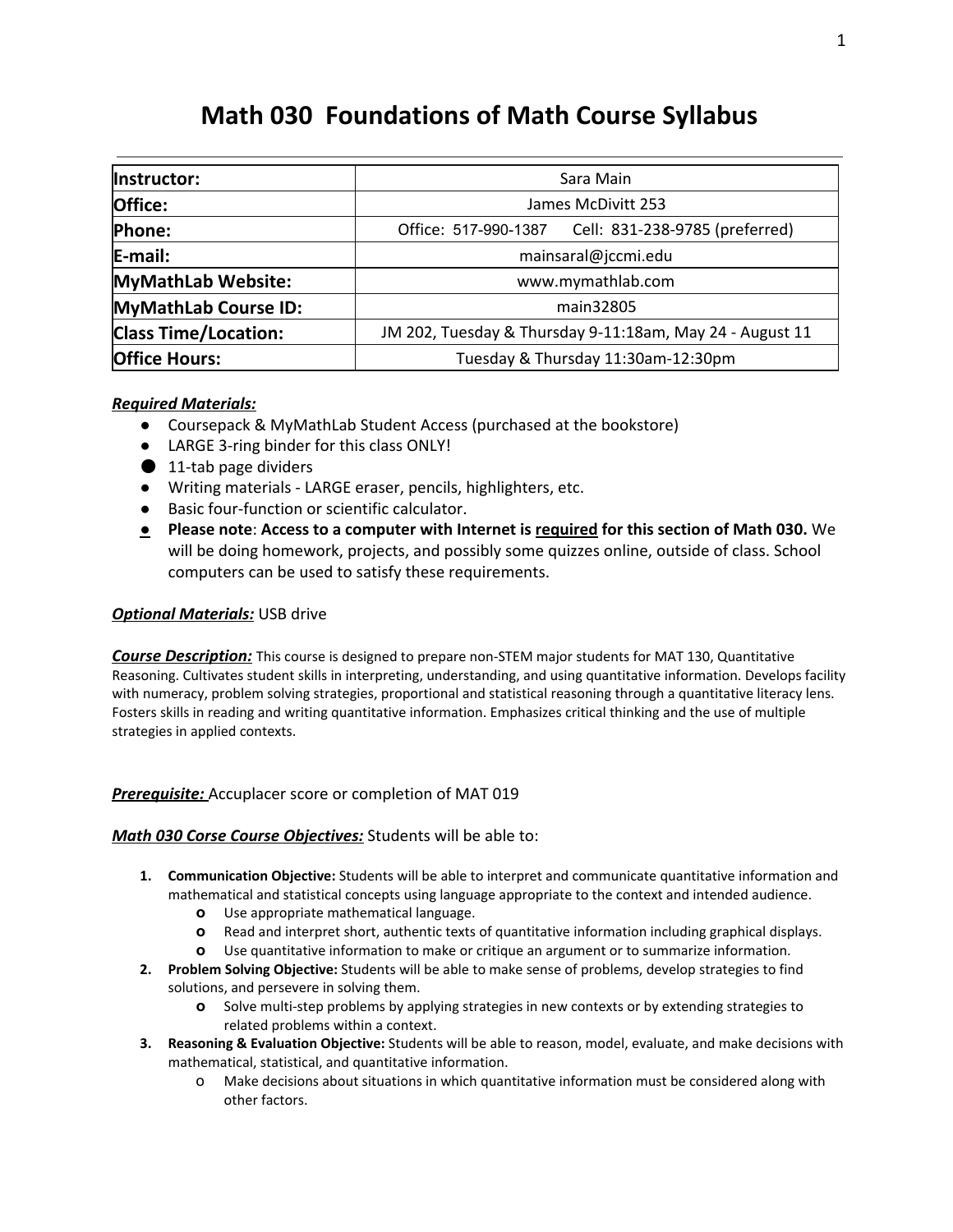- o Present short written or verbal justifications of decisions that include appropriate discussion of the mathematics involved.
- o Identify mathematical or statistical errors, inconsistencies, or missing information in arguments.
- **4. Technology Objective:** Students will be able to use appropriate technology in a given context.
	- **o** Use a spreadsheet to organize quantitative information and make repeated calculations using simple formulas.
	- **o** Use internet- or calculator- based tools appropriate for a given context.
- **5.** Learning Strategies Objective: Students will improve metacognition and self-regulation.
	- o Take responsibility for their own mathematical development.
	- o Utilize self-management practices as it pertains to their mathematics class such as time management, meeting deadlines, attending class, etc.
	- o Work interdependently with peers, the instructor and other college support systems.
- **6. Numeracy Objective:** Students will develop number sense and the ability to apply concepts of numeracy to investigate and describe quantitative relationships and solve real world problems in a variety of contexts.
	- o Solve problems and interpret results involving: fractions, decimals, percents, unit analysis, estimation, magnitude, measurement, and inequalities.
	- o Demonstrate operation sense and communicate verbally and symbolically with real numbers.
	- o Read, interpret, and make decisions about data summarized numerically, in tables, and in graphical displays.
- **7. Proportional Reasoning Objective:** Students will use proportional reasoning to solve problems that require ratios, rates, proportions, and scaling.
	- o Represent, and use ratios in a variety of forms and contexts.
	- o Determine whether a proportional relationship exists based on how one value influences another.
	- o Analyze, represent, and solve real-world problems involving proportional relationships, with attention to appropriate use of units.
- **8. Algebraic Competence, Reasoning, and Modeling Objective:** Students will transition from specific and numeric reasoning to general and abstract reasoning using the language and structure of algebra to investigate, represent, and solve problems.
	- o Demonstrate understanding of the meaning and uses of variables as unknowns, in equations, in simplifying expressions, and as quantities that vary, and use that understanding to represent quantitative situations symbolically.
	- o Describe, identify, compare, and contrast the effect of multiplicative or additive change.
	- o Analyze realworld problem situations, and use variables to construct and solve equations involving one or more unknown or variable quantities.
- **9. Probabilistic Reasoning Objective**: Students will understand and critically evaluate statements that appear in the popular media.
	- o Interpret statements about chance, risk, and probability that appear in everyday media.
	- o Identify common pitfalls in reasoning about relative and absolute risk in terms of probability.
- **10. Application Objective:**Students will understand, interpret, and critically evaluate quantitative information in order to make decisions in their financial and civic life.
	- o Identify and critique erroneous, misleading, or conflicting information.
	- o Topics will be selected from: Compound interest, consumer debt, personal finance, social policies,

economics, or environmental issues.

*Math 030 Associate Degree Outcomes***:**All courses at Jackson Community College address one or more of the institutionally defined Associate Degree Outcomes (ADOs). Math 030 contributes to the following outcomes.

### **ADO 3:Developing Demonstrate computational skills and mathematical reasoning**

# *Course Requirements:*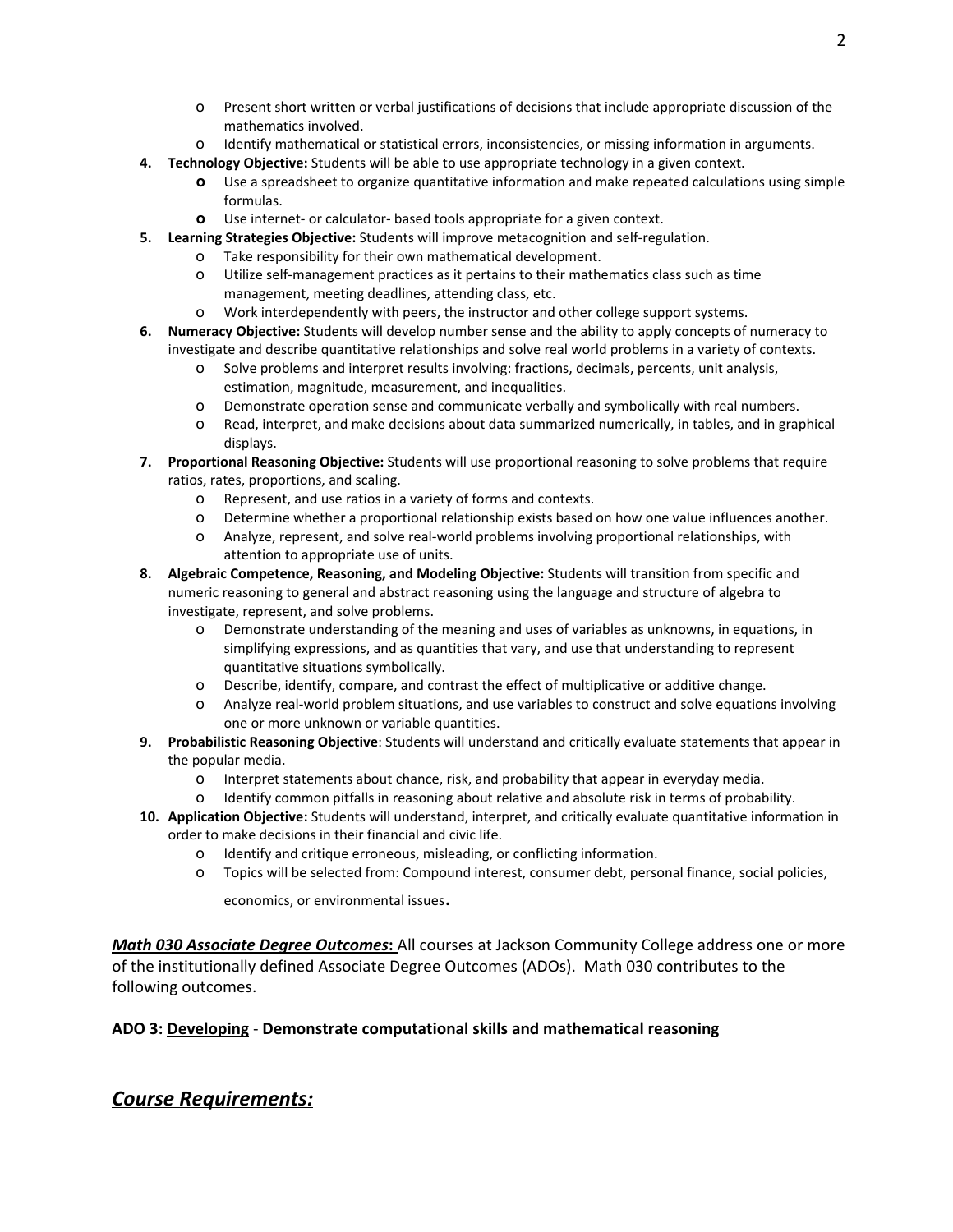| <b>Grading Scale:</b> |     | <b>Grading Policy:</b>                      |
|-----------------------|-----|---------------------------------------------|
| 90 - 100%             | 4.0 | <b>Class Participation: 5%</b>              |
| 85 - 89%              | 3.5 | <b>Online MML Homework: 15%</b>             |
| $80 - 84%$            | 3.0 | In-Class Work, Quizzes, etc.: 15%           |
| 75 - 79%              | 2.5 | <b>Exam 1 (lessons 1-4): 15%</b>            |
| 70 - 74%              | 2.0 | <b>Exam 2 (lessons 5-9): 15%</b>            |
| 65 - 69%              | 1.5 | Exam 3 (lessons 10-14): 15%                 |
| $60 - 64%$            | 1.0 | <b>Cumulative Final (lessons 1-16): 20%</b> |
| $50 - 59%$            | 0.5 |                                             |
| $0 - 49%$             | 0.0 |                                             |



# **Category Weights**

*Grading Information:*A 2.0 or "C" is a passing grade. Only courses with passing grades count toward graduation. Other colleges transfer in only courses with passing grades. Many financial aid sources, including most employers, require passing grades. Additionally, earning less than a 2.0 in a class results in being unable to participate in the next level of courses in a discipline which requires this course as a prerequisite. Registering for the next course sequence without passing the prerequisite course may result in you being dropped from that class.

#### *Online Homework:*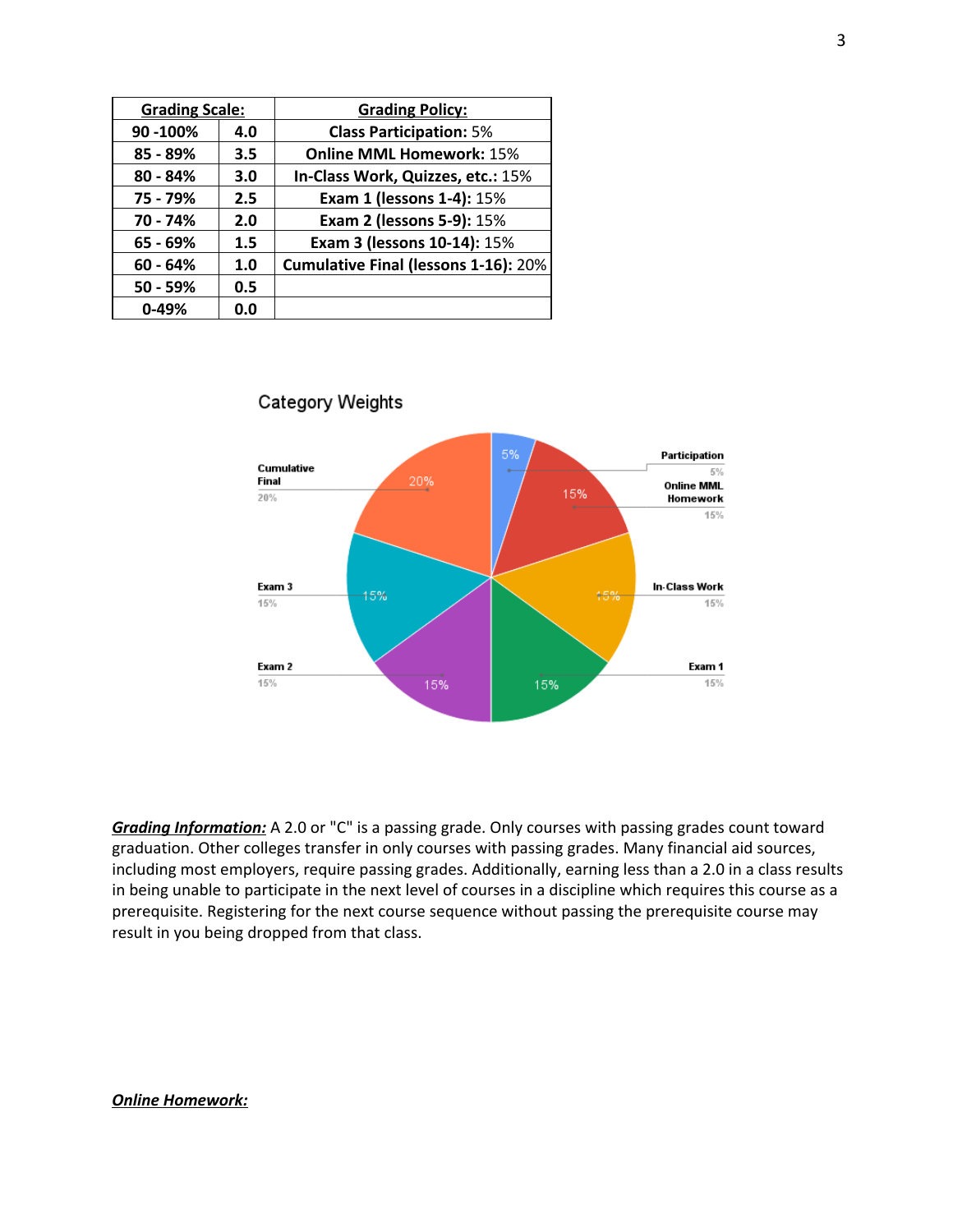- These assignments must be done outside of class time on a computer with internet access at MyMathLab (reachable through [http://www.mymathlab.com\)](http://www.mymathlab.com/).
- There is a practice assignment for each lesson in the course.
- Practice assignments will be due one week after it is assigned, as announced in class. You can also check MyMathLab for particular due dates.
- You have an unlimited number of tries to do the practice assignments before you submit them (up until the due date). Thus, all of your practice assignments should receive full credit, if you keep trying until you get a perfect score.

**In-Class Work, Quizzes, etc.:** There will be frequent in-class assignments (turned in for credit). These may be individual or group assignments, closed or open notes at the instructor's discretion. There will be a notebook check before each exam. Each notebook check will be part of your In-Class portion of your final grade. There may also be additional quizzes posted on MyMathLab for students to take outside of class. Students that are absent may not make up the missed in-class assignments for any reason.

**Exams:** Due to the nature of the course, every exam will have questions that relate to previous exams. The final exam is cumulative for the whole course. Exams **may not be made up**except under extreme, well-documented circumstances. Final decisions as to whether a makeup exam will be allowed rest solely with the instructor, so contact them immediately if there is a problem. You will be allowed a page (8.5 by 11, front and back) of notes for each exam of your own creation. All previous note sheets may be used on the final exam. There will also be instructor-given tables and info sheets on certain exams. The Final Exam is during the last week of the course and can NOT be taken early so do **NOT** schedule travel plans during that week or you will receive a **ZERO**on the final.

**Extra Credit Policy:** There will be no opportunities for extra credit. Your grade is based on your performance in class, not on extras.

*Absence Policy:*Students are expected to attend all class meetings, arriving on time, and staying until the end. We do a variety of in-class activities involving other students and group participation and therefore cannot be made up outside of class for any reason. If absence is unavoidable the **student is responsible**for obtaining the missed lecture notes from another student (or by watching the online YouTube lecture videos). Please remember that office hours are not a replacement for class time.

**Important Dates:** Be sure to check out the JCC Academic Calendar for Project Success Day, Holidays with no classes, last day to withdraw, etc. at [http://www.jccmi.edu/academics/academic\\_calendar.htm](http://www.jccmi.edu/academics/academic_calendar.htm)

*Incompletes Policy:*(Excerpt from JCC Policy) "A student may request an incomplete from the instructor. The incomplete will be granted only if the student can provide documentation that his or her work up to that point is sufficient in quality, but lacking in quantity, due to circumstances beyond the student's control. Furthermore, a written plan for making up the missing work within one semester must be completed by the student. Final determination of whether an incomplete will be given is the instructor's decision."

*Intermediate Grading:* To comply with college policy and federal regulations you will receive three intermediate grades during the semester. The grades assigned are letters with the following meanings: